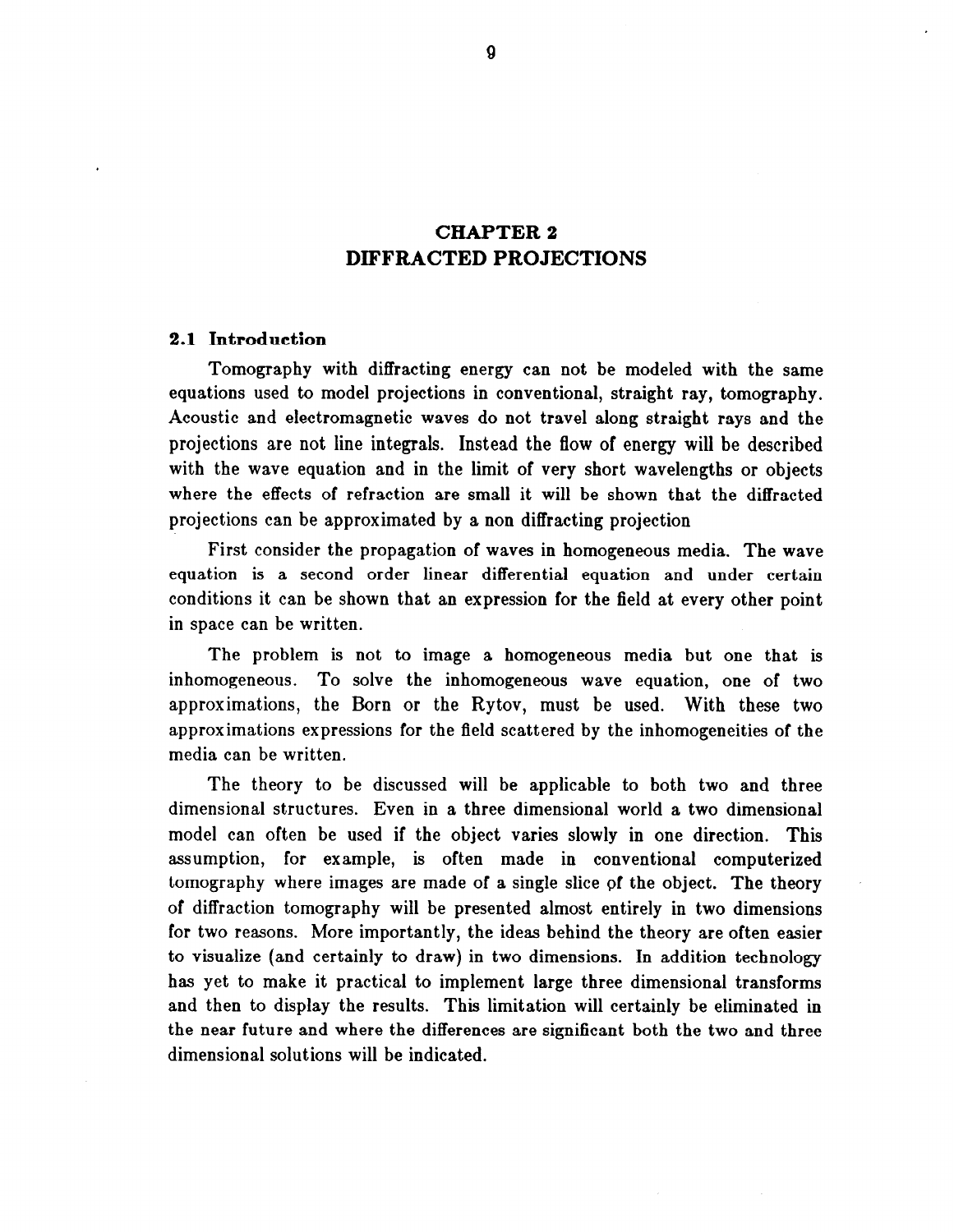#### 2.2 Homogeneous Wave Equation

In a constant or homogeneous media the propagation of acoustic or electromagnetic waves can be modeled with the scalar Helmholtz equation. For a temporal frequency of  $\omega$  radians per second (rps) a field, u(F), satisfies the equation

$$
(\nabla^2 + k_0^2)u(\vec{r}) = 0. \qquad (2.1)
$$

For homogeneous media the wavenumber,  $k_0$ , is a constant related to the wavelength,  $\lambda$ , of the wave by

$$
k_0 = \frac{2\pi}{\lambda}.\tag{2.2}
$$

The wavelength,  $\lambda$ , is related to the temporal frequency of the wave by the propagation speed in the media, c, or

$$
\lambda = \frac{2\pi}{\omega}c
$$
 (2.3)

Since the theory of diffraction tomography is normally derived based on coherent fields the time dependence of most fields will be suppressed in this work. Thus all fields should be multiplied by  $e^{-j\omega t}$  to find the measured field as a function of time. The extension of this theory to broadband fields is discussed in Section 3.4.3

For acoustic (or ultrasonic) tomography, u(F) can be the pressure field at position  $\vec{r}$ . For the electromagnetic case, assuming the applicability of a scalar propagation equation,  $u(\vec{r})$  may be set equal to the complex amplitude of the electric field along its polarization. In both cases the time dependence of the fields are suppressed and  $u(\vec{r})$  represents the complex amplitude of the field. As a function of time and space the field is given by

$$
u(\vec{r},t) = \text{Real Part } \left\{ u(\vec{r})e^{-j\omega t} \right\}.
$$
 (2.4)

The vector gradient operator,  $\nabla$ , can be expanded into its two dimensional representation and the wave equation becomes

$$
\frac{\partial^2 \mathbf{u}(\vec{\mathbf{r}})}{\partial \mathbf{x}^2} + \frac{\partial^2 \mathbf{u}(\vec{\mathbf{r}})}{\partial \mathbf{y}^2} + \mathbf{k}_0^2 \mathbf{u}(\vec{\mathbf{r}}) = 0. \tag{2.5}
$$

As a trial solution let

$$
u(\vec{r}) = e^{j\vec{k}\cdot\vec{r}} \tag{2.6}
$$

where the vector  $\vec{k} = (k_x, k_y)$  is the two dimensional propagation vector and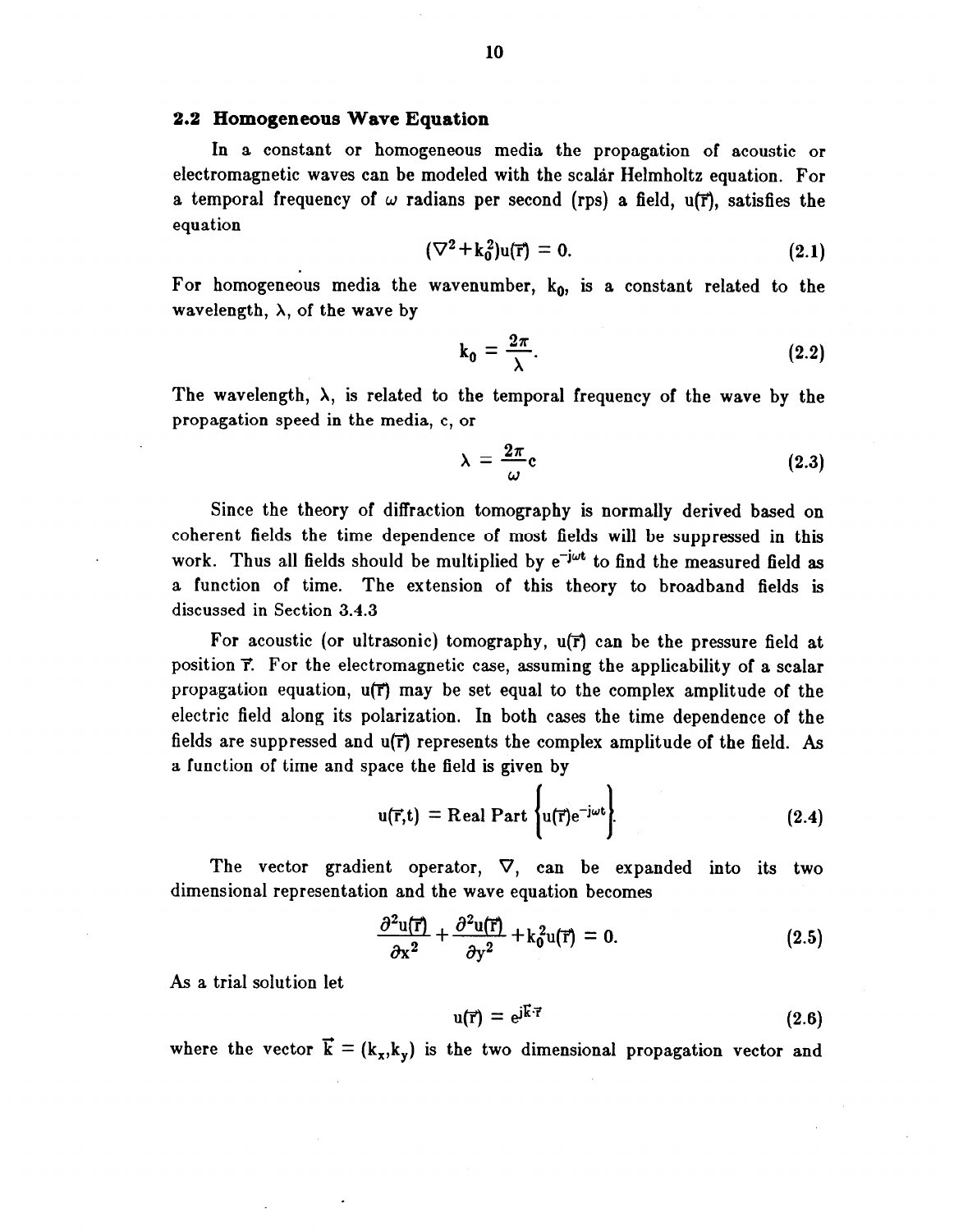u( $\overline{r}$ ) represents a two dimensional plane wave of spatial frequency  $|\overline{k}|$ . This form of u(?') represents the basis function for the two dimensional Fourier transform; using it, any two dimensional function can be represented as as a weighted sum of plane waves. Calculating the derivatives as indicated in equation (2.5) it can be seen that all plane waves that satisfy the condition

$$
|\vec{k}|^2 = k_x^2 + k_y^2 = k_0^2 \tag{2.7}
$$

are valid solutions to the wave equation. This condition is consistent with an intuitive picture of a wave and description of the wave equation above, since for any frequency wave only a single wavelength can exist no matter which direction it propagates.

The homogeneous wave equation is a linear differential equation so the general solution can be written as a weighted sum of each possible plane wave solution. In two dimensions, at a temporal frequency of  $\omega$ , the field, u( $\vec{r}$ ) is given by

$$
u(\vec{r}) = \frac{1}{2\pi} \int_{-\infty}^{\infty} \alpha(k_y) e^{j(k_x x + k_y y)} dk_y + \frac{1}{2\pi} \int_{-\infty}^{\infty} \beta(k_y) e^{j(-k_x x + k_y y)} dk_y \qquad (2.8)
$$

and by equation (2.7)

$$
k_x = \sqrt{k_0^2 - k_y^2}.
$$
 (2.9)

The form of this equation might be surprising to the reader for two reasons. First, the integral has been split into two parts. The coefficients of waves traveling to the right are represented by  $\alpha(k_v)$  and those traveling to the left by  $\beta(k_y)$ . In addition the limits of the integrals have been set to go from  $-\infty$ to  $\infty$ . For k<sub>y</sub> greater than k<sub>0</sub><sup>2</sup> the radical in equation (2.9) becomes imaginary and the plane wave becomes an evanescent wave. These are valid solutions to the wave equation but because  $k_y$  is imaginary the exponential has a real or attenuating component. This real component causes the amplitude of the wave to either grow or decay exponentially. In practice, these evanescent waves only occur to satisfy boundary conditions, always decay rapidly far from the boundary, and can often be ignored at distance greater than 10X from the inhomogeneity.

The limited range of valid solutions to the wave equation allows (under certain condition) an expression to be written for the field in all of two-space given the amplitude of the field along a line. The three dimensional version of this idea gives the field in three-space if the field is known at all points on a plane.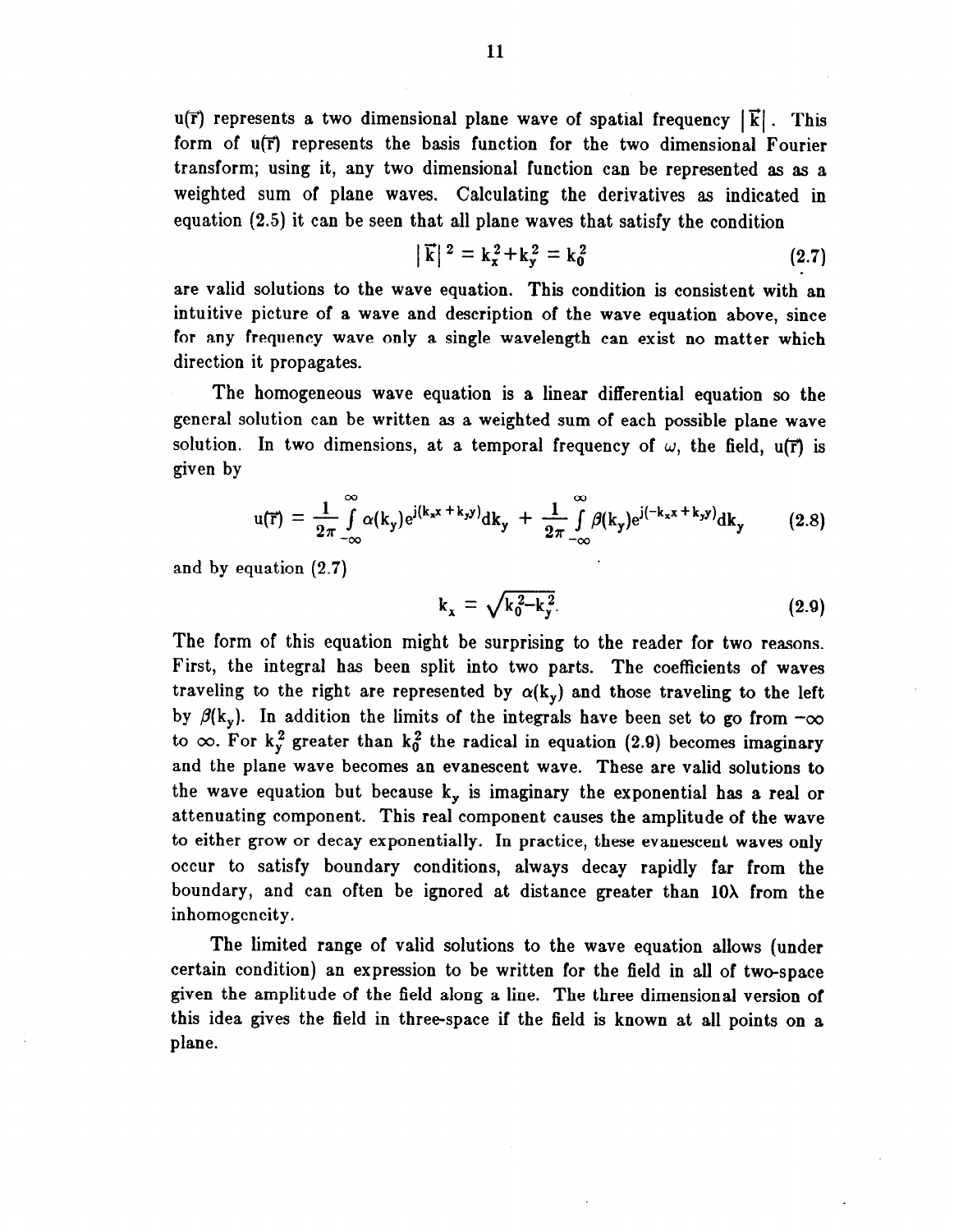Consider a source of plane waves to the left of a vertical line as shown in Figure 2.1. By calculating the one-dimensional Fourier transform of the field along the line the field can be decomposed into a number of one-dimensional components. Each of these one dimensional components can then be attributed to one of the valid plane wave solutions to the homogeneous wave equation because for any one frequency component,  $k_v$ , there can exist only two plane waves that satisfy the wave equation. Since the incident field has already been constrained to propagate toward the right (all sources are to the left of the measurement line) then a one-dimensional Fourier component at a frequency of  $k<sub>v</sub>$  can be attributed to a two dimensional wave with a propagation vector of  $(\sqrt{k_0^2-k_y^2},k_y)$ .

This can be put on a more mathematical basis if the one-dimensional Fourier transform of the field is compared to the general form of the wave equation. If waves that are traveling to the left are ignored then the general solution to the wave equation becomes

$$
u(\vec{r}) = \frac{1}{2\pi} \int_{-\infty}^{\infty} \alpha(k_y) e^{j(k_x x + k_y y)} dk_y
$$
 (2.10)

Now if the coordinate system is moved so that the measurement line is at  $x = 0$  then the expression for the field becomes equal to the one-dimensional Fourier transform of the field or

$$
u(\vec{r}) = \frac{1}{2\pi} \int_{-\infty}^{\infty} \alpha(k_y) e^{jk_y y} dk_y.
$$
 (2.11)

This equation establishes the link between the one-dimensional Fourier transform of the field along the line to the two-dimensional field. The coefficients  $\alpha(k_v)$  are given from the one dimensional Fourier transform of the field by

$$
\alpha(k_y) = \text{Fourier Transform}\bigg\{u(0,y)\bigg\}.
$$
 (2.12)

The simple form of a plane wave allows an expression to be written relating the field on two parallel lines. If a priori it is known that all the sources for the field are positioned, for example, left of the line at  $x = l_0$  then the field  $u(x = l_0, y)$  can be decomposed into its plane wave components. Given a plane wave u<sub>plane wave</sub> $(x = l_0, y) = \alpha e^{j(k_xl_0+k_yy)}$  the field undergoes a phase shift as it propagates to the line  $x = l_1$ , and the field can be written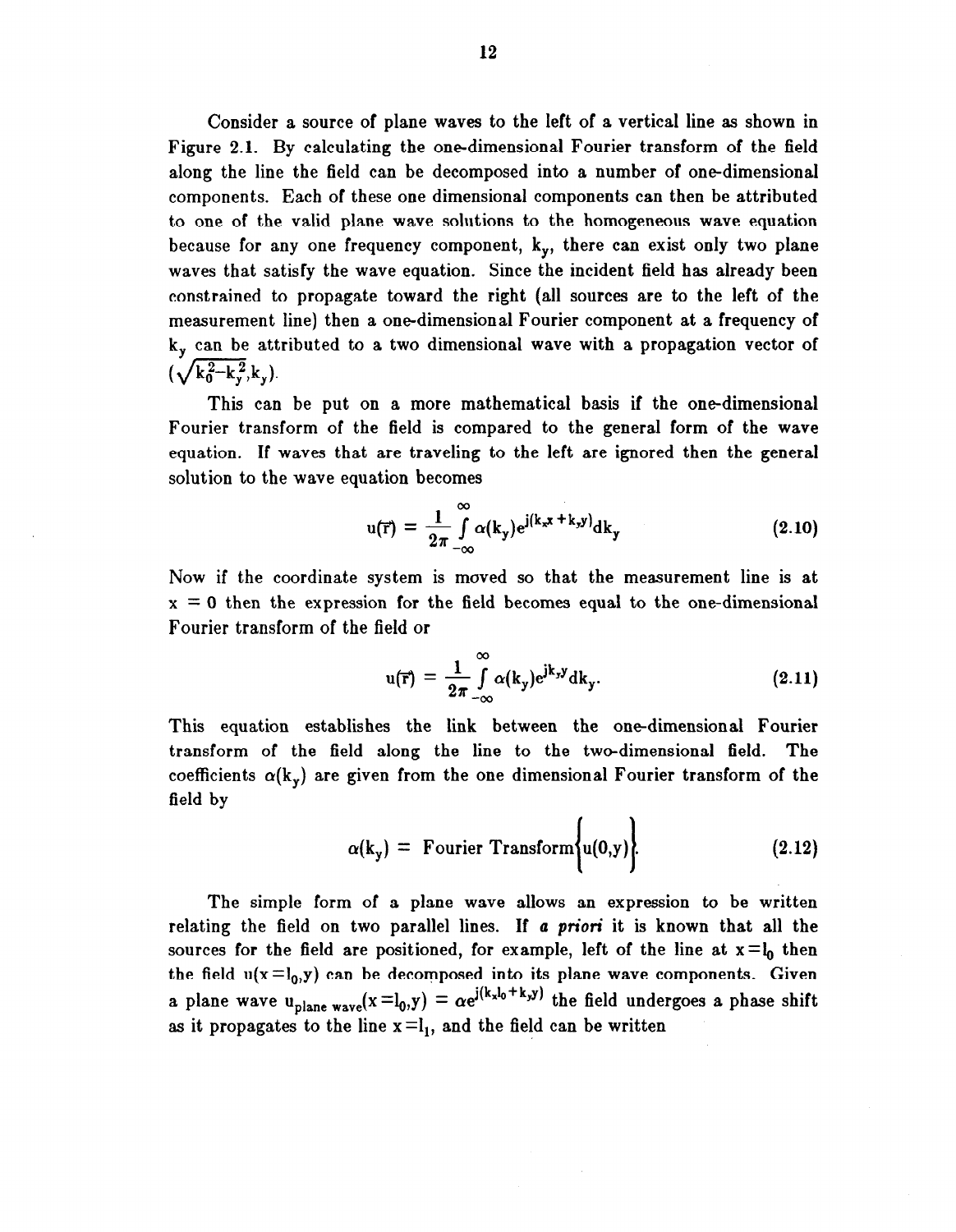

Figure 2.1 A plane wave with direction cosines  $(\sqrt{k_0^2-k_1^2}k_0)$  is shown propagating between the lines  $x = l_0$  and  $x = l$ .

 $\ddot{\phantom{a}}$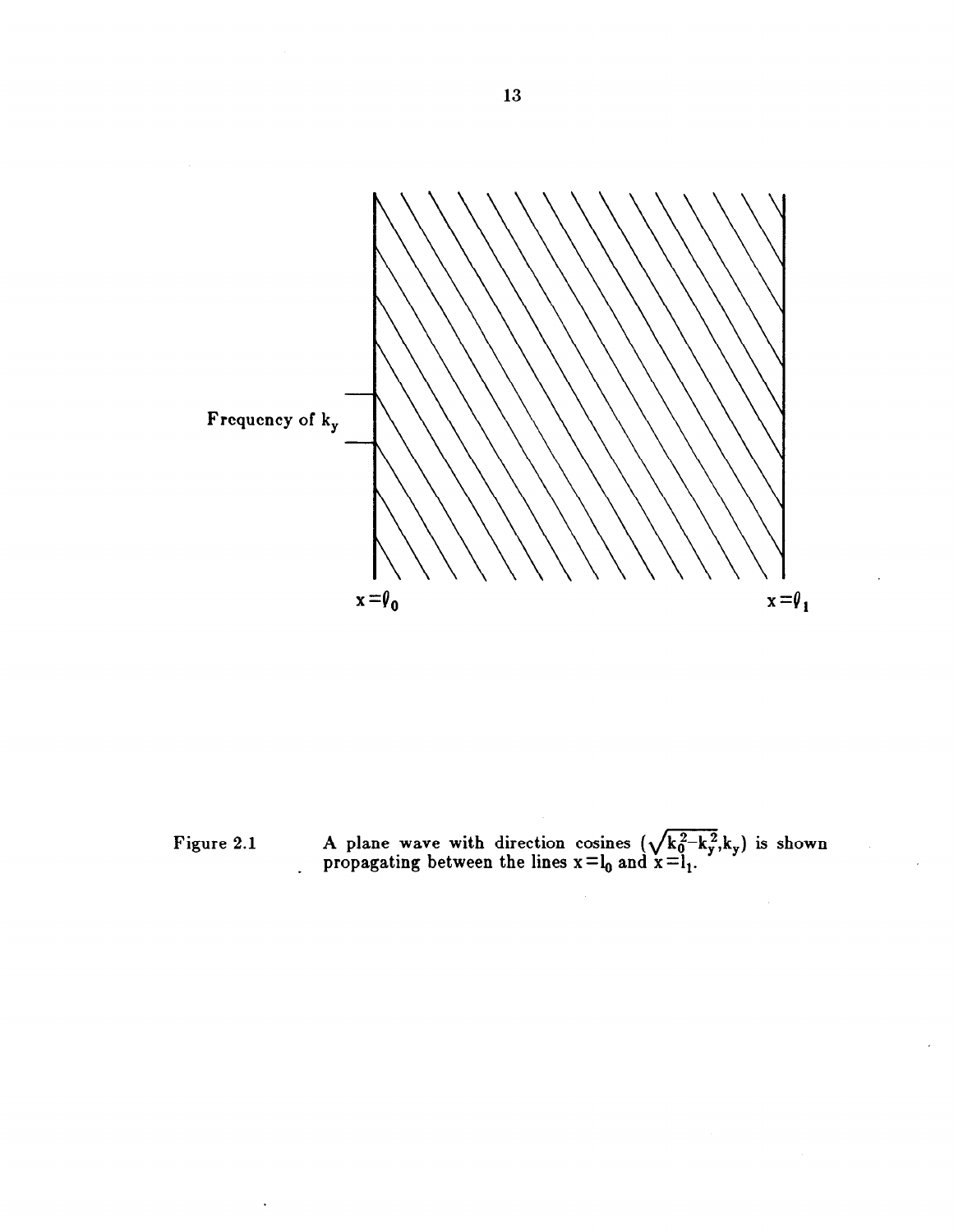$$
u_{\text{plane wave}}(x=l_1,y) = \alpha e^{j(k_x l_0 + k_y y)} e^{jk_x (l_1 - l_0)} = u_{\text{plane wave}}(x=l_0,y) e^{jk_x (l_1 - l_0)} (2.13)
$$

Thus the complex amplitude of the plane wave at  $x = l_1$  is related to its complex amplitude at  $x = l_0$  by a factor of  $e^{ik_x(l_1-l_0)}$ .

The complete process of finding the field at a line  $x = l_1$  follows in three steps.

- 1) Take the Fourier transform of  $u(x = l_0, y)$  to find the Fourier decomposition of u as a function of  $k_v$ .
- 2) Propagate each plane wave to the line  $x = l_1$  by multiplying its complex amplitude by the phase factor  $e^{ik_x(l_x-l_0)}$ , where as before  $k_x = \sqrt{k_0^2-k_y^2}$ .
- 3) Find the inverse Fourier transform of the plane wave decomposition to find the field at  $u(x = l_1, y)$ .

# 2.3 Inhomogeneous Wave Equation

For imaging in an inhomogeneous media a more general form of the wave equation is written as

$$
\left[\nabla^2 + k(\vec{r})^2\right]u(\vec{r}) = 0. \tag{2.14}
$$

For the electromagnetic case it is necessary to ignore the effects of polarization so that  $k(\vec{r})$  is a scalar function representing the refractive index of the medium. Now write

$$
k(\vec{r}) = k_0 n(\vec{r}) = k_0 [1 + n_0(\vec{r})]
$$
 (2.15)

where  $k_0$  represents the average wavenumber of the media and  $n_{\delta}(\vec{r})$  represents the refractive index deviations. In general it will be assumed that the object has a finite size and therefore  $n_{\delta}(r)$  is zero outside the object. Rewriting the wave equation

$$
(\nabla^2 + k_0^2)u(\vec{r}) = -k_0^2[n(\vec{r})^2 - 1]u(\vec{r})
$$
\n(2.16)

where  $n(\vec{r})$  is the electromagnetic refractive index of the media and is given by

$$
n(\vec{r}) = \sqrt{\frac{\mu(\vec{r})\epsilon(\vec{r})}{\mu_0 \epsilon_0}}.
$$
 (2.17)

Here  $\mu$  and  $\epsilon$  have been used to represent the magnetic permeability and dielectric constant and the subscript zero to indicate their average values. This new term, on the right hand side of equation (2.16), is known as a forcing function for the differential equation  $(\nabla^2 + k_0^2)u(\vec{r}).$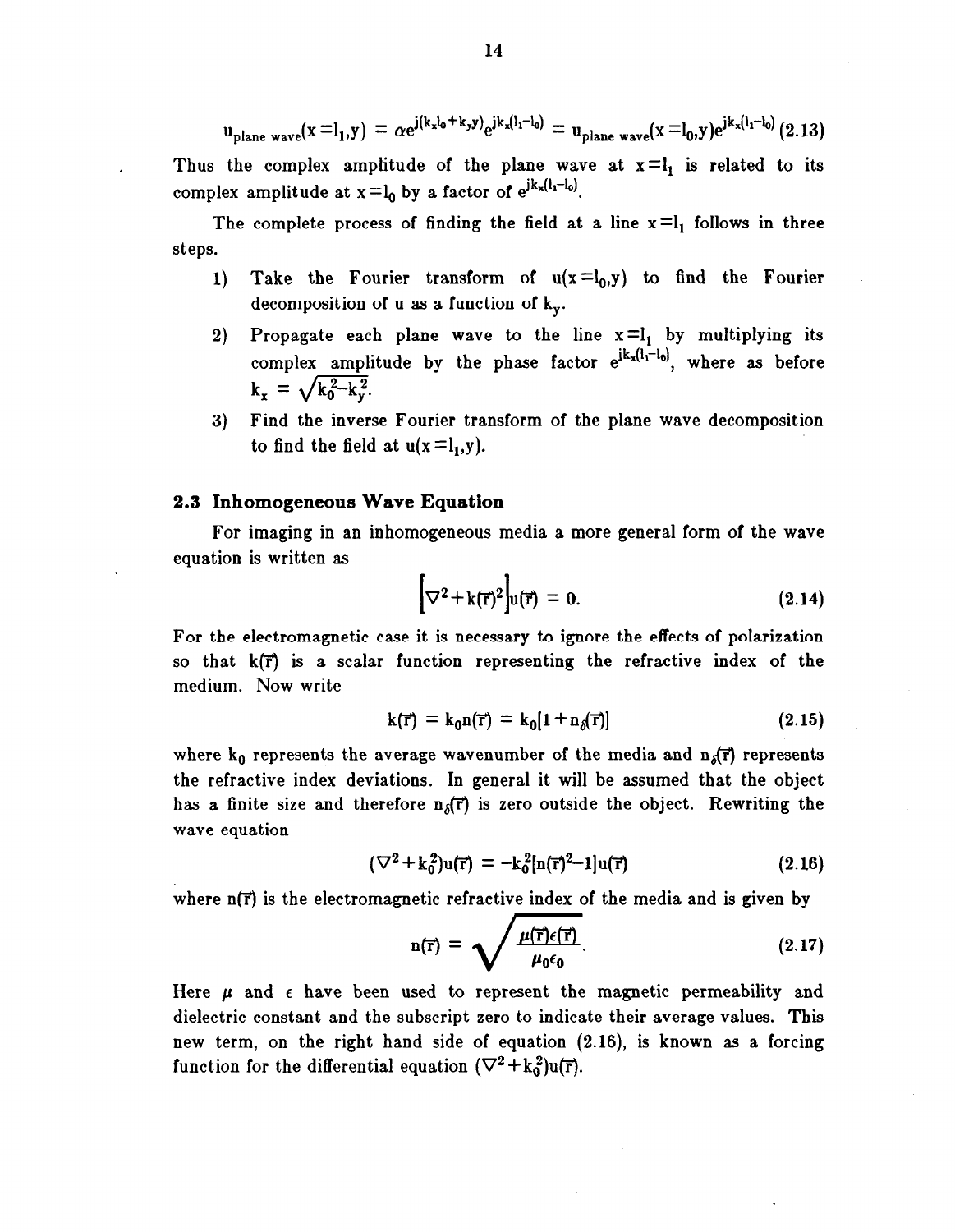Note that equation (2.16) is a scalar wave propagation equation. Its use implies that there is no depolarization as the electromagnetic wave propagates through the medium. It is known [Ish78] that the depolarization effects can be ignored only if the wavelength is much smaller than the correlation size of the inhomogeneities in the object. If this condition is not satisfied, then strictly speaking the following vector wave propagation equation must be used

$$
\nabla^2 \vec{E}(\vec{r}) + k_0^2 n^2 \vec{E}(\vec{r}) - 2\nabla \left[ \frac{\nabla n}{n} \cdot \vec{E} \right] = 0 \qquad (2.18)
$$

where  $\vec{E}$  is the electric field vector. A vector theory for diffraction tomography based on this equation has yet to be developed.

For the acoustic case, first order approximations give the following wave equation [Kak84]

$$
(\nabla^2 + k_0^2)u(\vec{r}) = -k_0^2[n^2(\vec{r})-1]u(\vec{r})
$$
\n(2.19)

where n is the *complex refractive index* at position  $\vec{r}$ , and is equal to

$$
n(\overline{r}) = \frac{c_0}{c(\overline{r})},\tag{2.20}
$$

where  $c_0$  is the propagation velocity in the medium in which the object is immersed, and  $c(\vec{r})$  is the propagation velocity at location  $\vec{r}$  in the object. For the acoustic case where only the compressional waves in a viscous compressible fluid are involved, the speed of sound is given by

$$
c(\vec{r}) = \frac{1}{\sqrt{\rho \kappa}} \tag{2.21}
$$

where  $\rho$  and  $\kappa$  are the local density and the complex compressibility at location 7.

The forcing function in equation (2.19) is only valid provided the first and higher order derivatives of the medium parameters can be ignored. If the inhomogeneity can be modeled as a viscous compressible fluid, an exact form for the wave equation is given by

$$
(\nabla^2 + k_0^2)u(\vec{r}) = k_0^2 \gamma_\kappa u - \nabla \cdot (\gamma_\rho \nabla u)
$$
 (2.22)

where

$$
\gamma_{\kappa} = \frac{\kappa - \kappa_0}{\kappa_0} \tag{2.23}
$$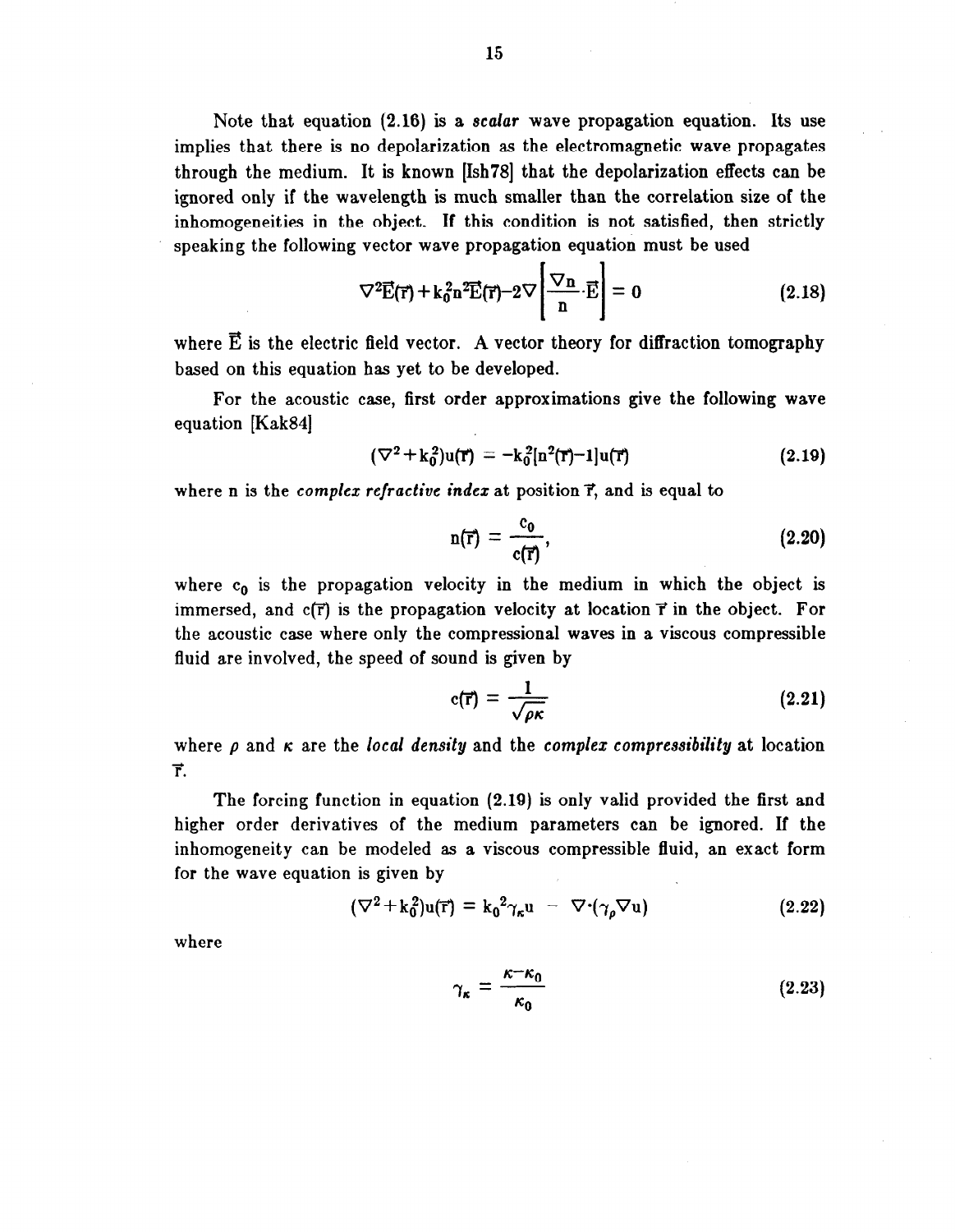$$
\gamma_{\rho} = \frac{\rho - \rho_0}{\rho}.\tag{2.24}
$$

 $\kappa_0$  and  $\rho_0$  are either the compressibility and density of the medium in which the object is immersed, or the average compressibility and the density of the object, depending upon how the process of imaging is modeled. On the other hand, if the object is a solid and can be modeled as a linear isotropic viscoelastic medium, the forcing function possesses another more complicated form. Since this form involves tensor notation, it will not be presented here and the interested reader is referred to (Iwa75].

Due to the similarities of the electromagnetic and acoustic wave equations a general form of the wave equation can be written as

$$
(\nabla^2 + k_0^2)u(\vec{r}) = -o(\vec{r})u(\vec{r})
$$
\n(2.25)

where

$$
o(\vec{r}) = k_0^2[n^2(\vec{r})-1]
$$
 (2.26)

To hide some of the mathematical details the term o( $\vec{r}$ ) will be used to represent all inhomogeneities of the object. Later the object will be reconstructed in terms of the object function, o(T), and the reader is referred to equation (2.20) to put the reconstruction in terms of the refractive index.

Consider the field,  $u(\vec{r})$ , to be the sum of two components. The incident field,  $u_0(\vec{r})$ , is the field present without any inhomogeneities or a solution to the equation

$$
(\nabla^2 + k_0^2)u_0(\vec{r}) = 0. \tag{2.27}
$$

That leaves the scattered field,  $u_s(\vec{r})$ , as that part of the field due to the object inhomogeneit ies or

$$
u_s(\vec{r}) = u(\vec{r}) - u_0(\vec{r}). \qquad (2.28)
$$

The wave equation becomes

$$
(\nabla^2 + \mathbf{k}_0^2) \mathbf{u}_s(\vec{\mathbf{r}}) = -\mathbf{u}(\vec{\mathbf{r}}) \mathbf{o}(\vec{\mathbf{r}}). \tag{2.29}
$$

The scalar Helmholtz equation (2.29) cannot be solved for  $u_{s}(\vec{r})$  directly but a solution can be written in terms of the Green's function [Mor53]. The Green's function, which is a solution of the differential equation

$$
(\nabla^2 + k_0^2)g(\vec{r}|\vec{r}') = -\delta(\vec{r}-\vec{r}'), \qquad (2.30)
$$

is written in three-space as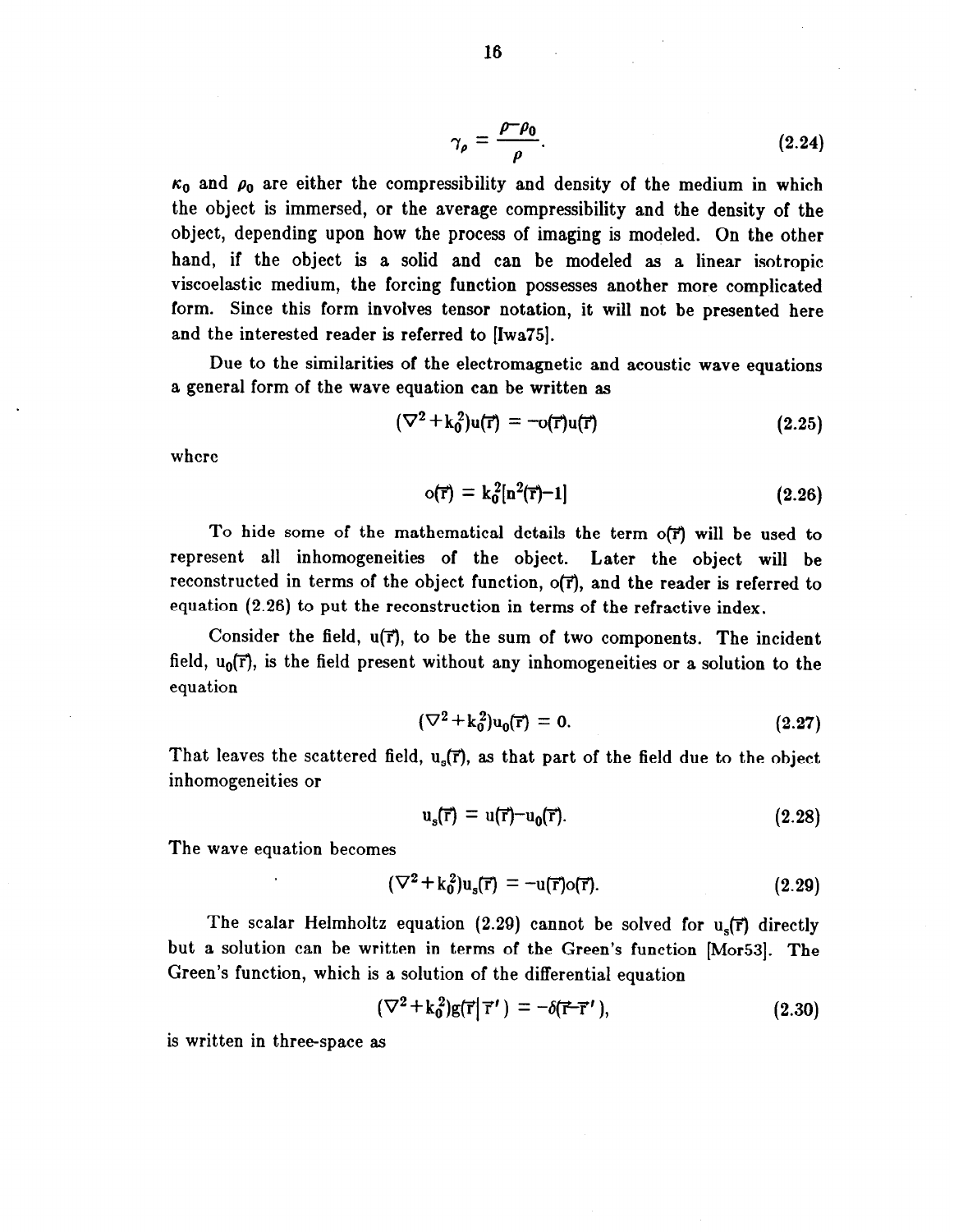$$
g(\vec{r}|\vec{\tau}') = \frac{e^{jk_0R}}{4\pi R}
$$
 (2.31)

with

$$
R = |\vec{r}\cdot\vec{r}'| \,. \tag{2.32}
$$

In two dimensions the solution of (2.30) is written in terms of a zero-order Hankel function of the first kind, and can be expressed as

$$
g(\vec{r}|\vec{r}') = \frac{1}{4}H_0^{(1)}(k_0R). \qquad (2.33)
$$

In both cases, the Green's function,  $g(\vec{r}|\vec{r}')$ , is only a function of the difference  $\vec{r}-\vec{r}'$  so the function will often be represented as simply  $g(\vec{r}-\vec{r}')$ . Because the object function in equation (2.30) represents a point inhomogeneity, the Green's function can be considered to represent the field resulting from a single point scatterer.

It is possible to represent the forcing function of the wave equation as an array of impulses or

$$
o(\vec{r})u(\vec{r}) = \int o(\vec{r}')u(\vec{r}')\delta(\vec{r}-\vec{r}')d\vec{r}'.
$$
 (2.34)

In this equation the forcing function of the inhomogeneous wave equation is represented as as a summation of impulses weighted by  $\sigma(\vec{r})u(\vec{r})$  and shifted by  $\vec{r}$ . The Green's function represents the solution of the wave equation for a single delta function; because the left hand side of the wave equation is linear, a solution can be written by summing the scattered field due to each individual point scatterer.

Using this idea, the total field due to the impulse  $o(\vec{r}')u(\vec{r}')\delta(\vec{r}-\vec{r}')$  is written as a summation of scaled and shifted versions of the impulse response,  $g(\vec{r})$ . This is a simple convolution and the total radiation from all sources on the right hand side of (2.29) must be given by the following superposition:

$$
\mathbf{u}_{\rm s}(\vec{\mathbf{r}}) = \int \mathbf{g}(\vec{\mathbf{r}} - \vec{\mathbf{r}}') \mathbf{o}(\vec{\mathbf{r}}') \mathbf{u}(\vec{\mathbf{r}}') d\vec{\mathbf{r}}' \,. \tag{2.35}
$$

At first glance it might appear that this is the solution needed for the scattered field, but it is not that simple. An integral equation for the scattered field,  $u_s$ , has been written in terms of the total field,  $u = u_0 + u_s$ . This equation needs to be solved for the scattered field and two approximations that allow this to be done will now be discussed.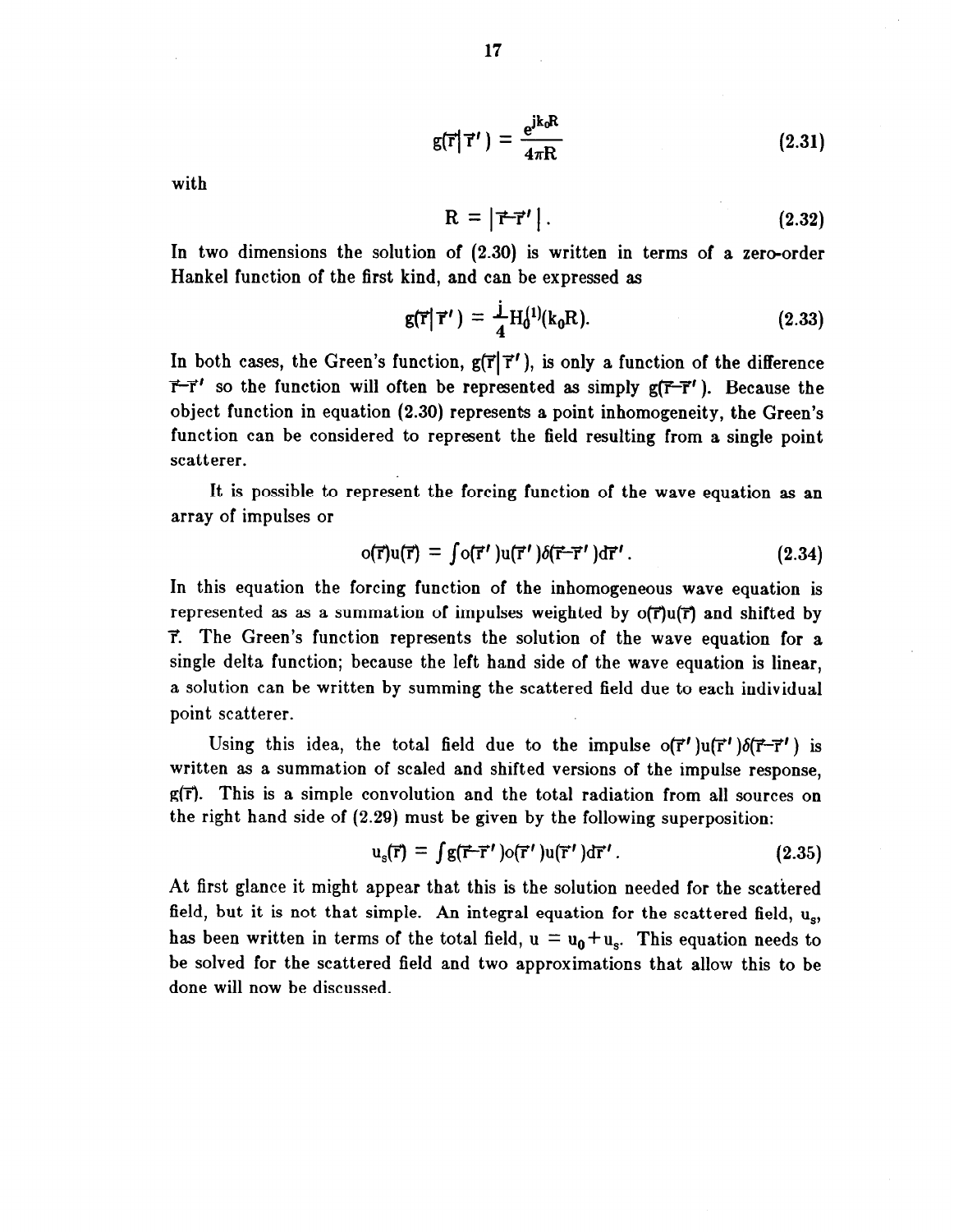# 2.4 Approximations to the Wave Equation

In the last section an inhomogeneous integral equation was derived to represent the scattered field,  $u_s(\vec{r})$ , as a function of the object,  $o(\vec{r})$ . This equation cannot be solved directly, but a solution can be written using either of the two approximations described here. These approximations, the Born and the Rytov, are valid under different conditions but the form of the resulting solutions are quite similar. These approximations are the basis of the Fourier Diffraction Theorem.

Mathematically speaking equation (2.35) is a Fredholm equation of the second kind. A number of mathematicians have presented works describing the solution of scattering integrals [Hoc73, Co1831 and they should be consulted for the theory behind the approximations to be presented here.

### 2.4.1 The First Born Approximation

The first Born approximation is the simpler of the two approaches. Recall that the total field,  $u(\vec{r})$ , is expressed as the sum of the incident field,  $u_0(\vec{r})$ , and a small perturbation,  $u_{s}(\vec{r})$ , or

$$
\mathbf{u}(\mathbf{\vec{r}}) = \mathbf{u}_0(\mathbf{\vec{r}}) + \mathbf{u}_s(\mathbf{\vec{r}}). \tag{2.36}
$$

The integral of equation (2.35) is now written as

$$
\mathbf{u}_{\mathrm{s}}(\vec{\mathbf{r}}) = \int \mathbf{g}(\vec{\mathbf{r}} - \vec{\mathbf{r}}') \mathbf{o}(\vec{\mathbf{r}}') \mathbf{u}_{0}(\vec{\mathbf{r}}') d\vec{\mathbf{r}}' + \int \mathbf{g}(\vec{\mathbf{r}} - \vec{\mathbf{r}}') \mathbf{o}(\vec{\mathbf{r}}') \mathbf{u}_{\mathrm{s}}(\vec{\mathbf{r}}') d\vec{\mathbf{r}}'
$$
(2.37)

but if the scattered field,  $u_s(\vec{r})$ , is small compared to  $u_0(\vec{r})$  the effects of the second integral can be ignored to arrive at the approximation

$$
\mathrm{u}_{\mathrm{s}}(\vec{\mathrm{r}}) \simeq \mathrm{u}_{\mathrm{B}}(\vec{\mathrm{r}}) = \int \mathrm{g}(\vec{\mathrm{r}} - \vec{\mathrm{r}}') \mathrm{o}(\vec{\mathrm{r}}') \mathrm{u}_{0}(\vec{\mathrm{r}}') \mathrm{d}\vec{\mathrm{r}}'. \tag{2.38}
$$

The first Born approximation is valid only when the magnitude of the scattered field,

$$
\mathbf{u}_{\rm s}(\vec{\mathbf{r}}) = \mathbf{u}(\vec{\mathbf{r}}) - \mathbf{u}_0(\vec{\mathbf{r}}),\tag{2.39}
$$

is smaller than the magnitude of the incident field,  $u_0$ . If the object is a homogeneous cylinder it is possible to express this condition as a function of the size of the object and the refractive index. Let the incident wave,  $u_0(\vec{r})$ , be a plane wave propagating in the direction of the vector,  $\vec{k}_0$ . For a large object, the field inside the object will not be well approximated by the incident field

$$
u(\vec{r}) = u_{object}(\vec{r}) \neq Ae^{i\vec{k}_0 \vec{r}}
$$
 (2.40)

but instead will be a function of the change in refractive index,  $n_{\delta}$ . Along a ray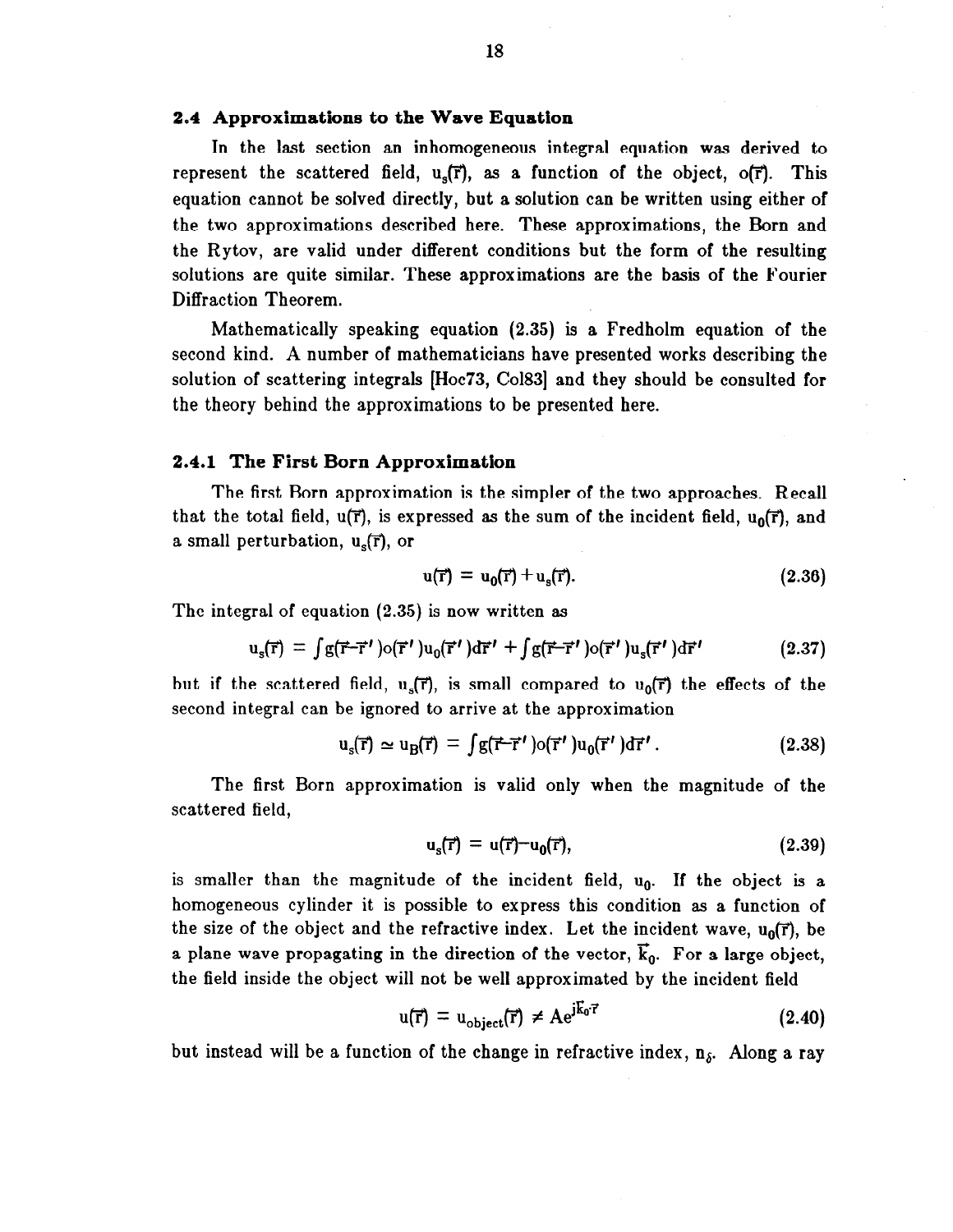through the center of the cylinder and parallel to the direction of propagation , of the incident plane wave the field inside the object becomes a slow (or fast) version of the incident wave or

$$
u_{object}(\vec{r}) = Ae^{j(1+n_{\theta}k_0\vec{r}}.\t(2.41)
$$

Since the wave is propagating through the object the phase difference between the incident field and the field inside the object is approximately equal to the integral through the object of the change in refractive index. For a homogeneous cylinder of radius 'a' wavelengths the total phase shift through the object becomes

Phase Change 
$$
= 4\pi n_{\delta} \frac{a}{\lambda}
$$
 (2.42)

where  $\lambda$  is the wavelength of the incident wave. For the Born approximation to be valid, a necessary condition is that the change in phase between the incident field and the wave propagating through the object be less than  $\pi$ . This condition can be expressed mathematically as [New66]

$$
an_{\delta} < \frac{\lambda}{4}.
$$
 (2.43)

### 2.4.2 The First Rytov Approximation

The Rytov approximation is another approximation to the scattered field and is valid under slightly different restrictions. It is derived by considering the total field to be represented as a complex phase or (Ish78]

$$
u(\vec{r}) = e^{\phi(\vec{r})} \tag{2.44}
$$

and rewriting the wave equation (2.14)

$$
(\nabla^2 + \mathbf{k}^2)\mathbf{u} = 0 \tag{2.14}
$$

as

$$
\nabla^2 e^{\phi} + k^2 e^{\phi} = 0 \qquad (2.45)
$$

$$
\nabla[\nabla\phi\mathbf{e}^{\phi}] + \mathbf{k}^2\mathbf{e}^{\phi} = 0 \qquad (2.46)
$$

$$
\nabla^2 \phi e^{\phi} + (\nabla \phi)^2 e^{\phi} + k^2 e^{\phi} = 0 \qquad (2.47)
$$

and finally

$$
(\nabla \phi)^2 + \nabla^2 \phi + k_0^2 = -o(\vec{r}).
$$
 (2.48)

(Although all the fields  $(\psi \text{ and } \phi)$  are a function of  $\vec{\tau}$ , to simplify the notation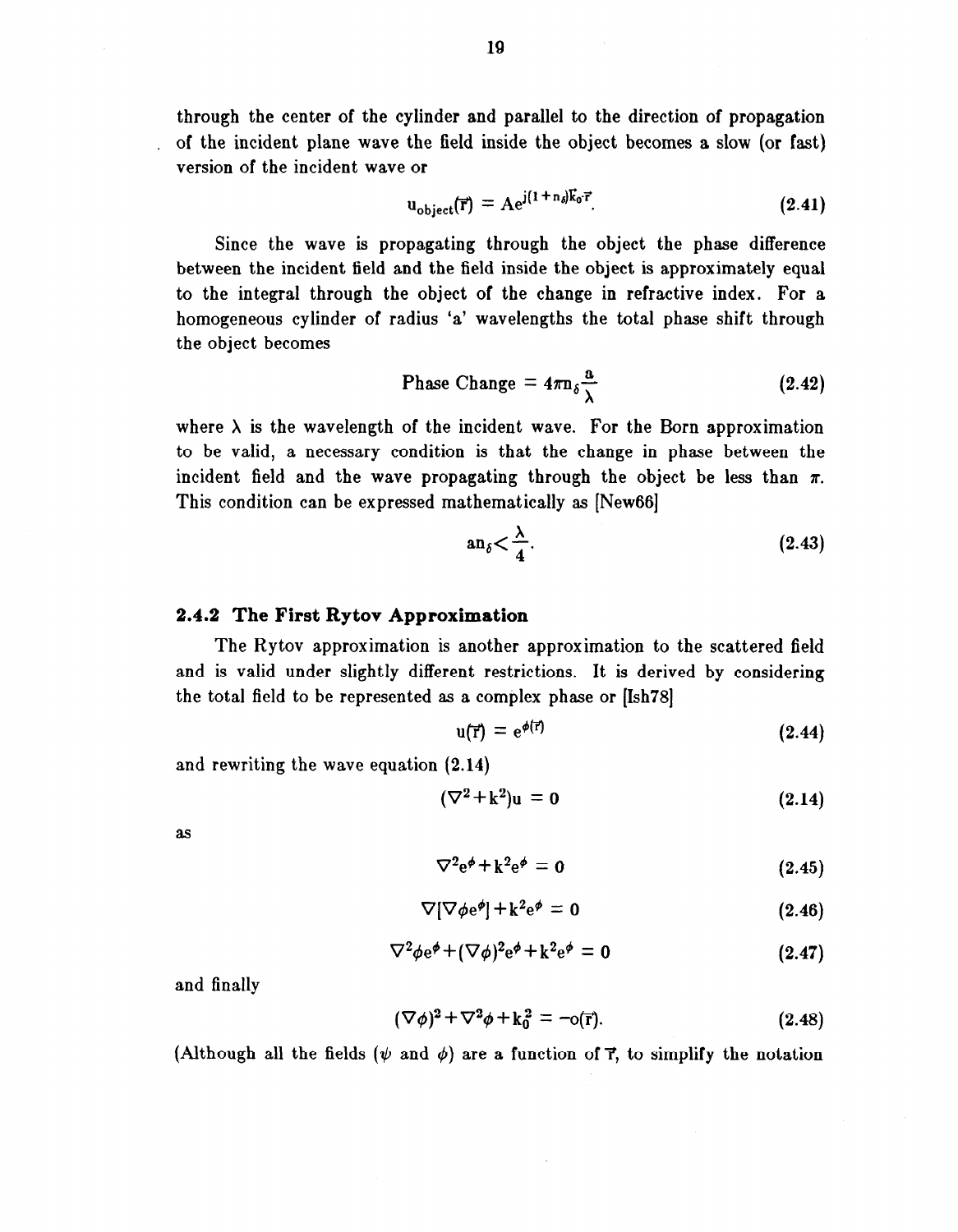the argument of these functions will be dropped.) Expressing the total complex phase,  $\phi$ , can be expressed as the sum of the incident phase function,  $\phi_0$ , and the scattered complex phase,  $\phi_s$ , or

$$
\phi(\vec{r}) = \phi_0(\vec{r}) + \phi_s(\vec{r}) \tag{2.49}
$$

where

$$
u_0(\vec{r}) = e^{\phi_0(\vec{r})} \tag{2.50}
$$

to find that

$$
(\nabla \phi_0)^2 + 2 \nabla \phi_0 \cdot \nabla \phi_s + (\nabla \phi_s)^2 + \nabla^2 \phi_0 + \nabla^2 \phi_s + k_0^2 + o(\vec{r}) = 0.
$$
 (2.51)

As in the Born approximation it is possible to set the zero perturbation equation equal to zero. Doing this, the homogeneous wave equation can be written

$$
k_0^2 + (\nabla \phi_0)^2 + \nabla^2 \phi_0 = 0. \tag{2.52}
$$

Substituting this into equation (2.51) the wave equation becomes

$$
2\nabla\phi_0 \cdot \nabla\phi_s + \nabla^2\phi_s = -(\nabla\phi_s)^2 - o(\vec{r}).\tag{2.53}
$$

This equation is still inhomogeneous but can be linearized by considering the following relation:

$$
\nabla^2(\mathbf{u}_0 \phi_s) = \nabla(\nabla \mathbf{u}_0 \phi_s + \mathbf{u}_0 \nabla \phi_s)
$$
 (2.54)

or by expanding the first derivative on the right hand side of this equation

$$
\nabla^2(\mathbf{u}_0 \phi_s) = \nabla^2 \mathbf{u}_0 \phi_s + 2 \nabla \mathbf{u}_0 \nabla \phi_s + \mathbf{u}_0 \nabla^2 \phi_s \tag{2.55}
$$

Using a plane wave for the incident field,

$$
\mathbf{u_0} = \mathbf{A} \mathbf{e}^{j \mathbf{k_0} \cdot \mathbf{r}},\tag{2.56}
$$

the second gradient of the incident field is

$$
\nabla^2 \mathbf{u}_0 = -\mathbf{k}_0^2 \mathbf{u}_0 \tag{2.57}
$$

so that equation (2.55) may be rewritten as

$$
2u_0\nabla\phi_0\cdot\nabla\phi_s + u_0\nabla^2\phi_s = \nabla^2(u_0\phi_s) + k_0^2u_0\phi_s. \tag{2.58}
$$

This result can be substituted into equation (2.53) to find

$$
(\nabla^2 + \mathbf{k}_0^2) \mathbf{u}_0 \phi_s = -\mathbf{u}_0 \Big[ (\nabla \phi_s)^2 + \mathbf{o}(\vec{r}) \Big] \tag{2.59}
$$

The solution to this differential equation can again be expressed as an integral equation. This becomes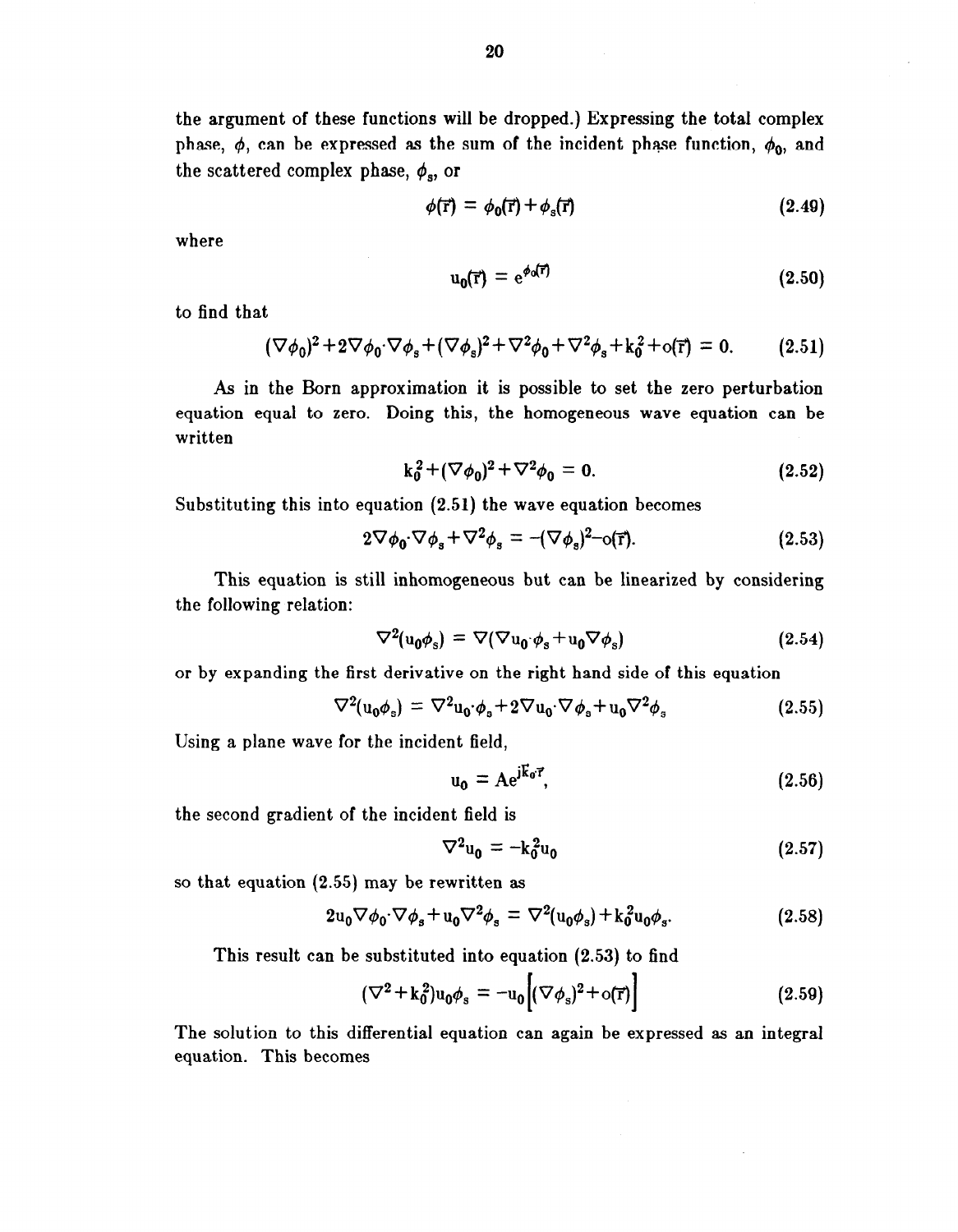$$
\mathbf{u}_0 \phi_s = \int_{\mathbf{V}'} g(\vec{\mathbf{r}} - \vec{\mathbf{r}}') \mathbf{u}_0 \left[ (\nabla \phi_s)^2 + o(\vec{\mathbf{r}}) \right] \mathrm{d}\mathbf{r'}.
$$
 (2.60)

Using the Rytov Approximation it is necessary to assume that the term in brackets in the above equation can be approximated by

$$
(\nabla \phi_{\rm s})^2 - o(\vec{r}) \simeq -o(\vec{r}). \tag{2.61}
$$

When this is done, the first order Rytov approximation to the function  $u_0\phi$ . becomes

$$
\mathbf{u}_0 \phi_s = \int_{\mathbf{V}'} g(\vec{\mathbf{r}} - \vec{\mathbf{r}}') \mathbf{u}_0(\vec{\mathbf{r}}') \mathbf{d} \vec{\mathbf{r}}' \,. \tag{2.62}
$$

Thus  $\phi_s$ , the complex phase of the scattered field, is given by

$$
\phi_{\rm s}(\vec{\mathbf{r}}) = \frac{1}{u_0(\vec{\mathbf{r}})} \int_{\mathbf{V}'} g(\vec{\mathbf{r}} - \vec{\mathbf{r}}') u_0(\vec{\mathbf{r}}') \, \mathrm{d}\mathbf{r'}.
$$
 (2.63)

Substituting the expression for  $u_R$  given in equation (2.38) the first Rytov approximation can be written

$$
\phi_{\rm s}(\vec{r}) = \frac{u_{\rm B}(\vec{r})}{u_0(\vec{r})}.
$$
\n(2.64)

The Rytov approximation is valid under a less restrictive set of conditions than the Born approximation [CheGO, Ke169]. In deriving the Rytov approximation it was necessary to assume that

$$
\int\limits_{\mathbf{V}'} g(\vec{r} - \vec{r}') u_0(\vec{r}') \, \mathrm{d}(\vec{r}') \, \mathrm{d}r' \implies \int\limits_{\mathbf{V}'} g(\vec{r} - \vec{r}') u_0(\vec{r}') (\nabla \phi_s)^2 \, \mathrm{d}r' \, . \tag{2.65}
$$

If the object is smaller then a wavelength then both the field and the object can be assumed to be constant compared to the object function and the above relation can be written

$$
\mathsf{g}(\vec{r}-0)u_0(0)\underset{V'}{\int}\mathrm{o}(\vec{r}')\mathrm{d}r' >> \mathsf{g}(\vec{r}-0)u_0(0)\underset{V'}{\int}(\nabla\phi_s)^2\mathrm{d}r' \,. \tag{2.66}
$$

When the term  $(\nabla \phi_{s})^{2}$  is small outside the object this relation can be further simplified to find

$$
o(\vec{r}) \gg (\nabla \phi_s)^2. \tag{2.67}
$$

If  $o(\vec{r})$  is written in terms of the change in refractive index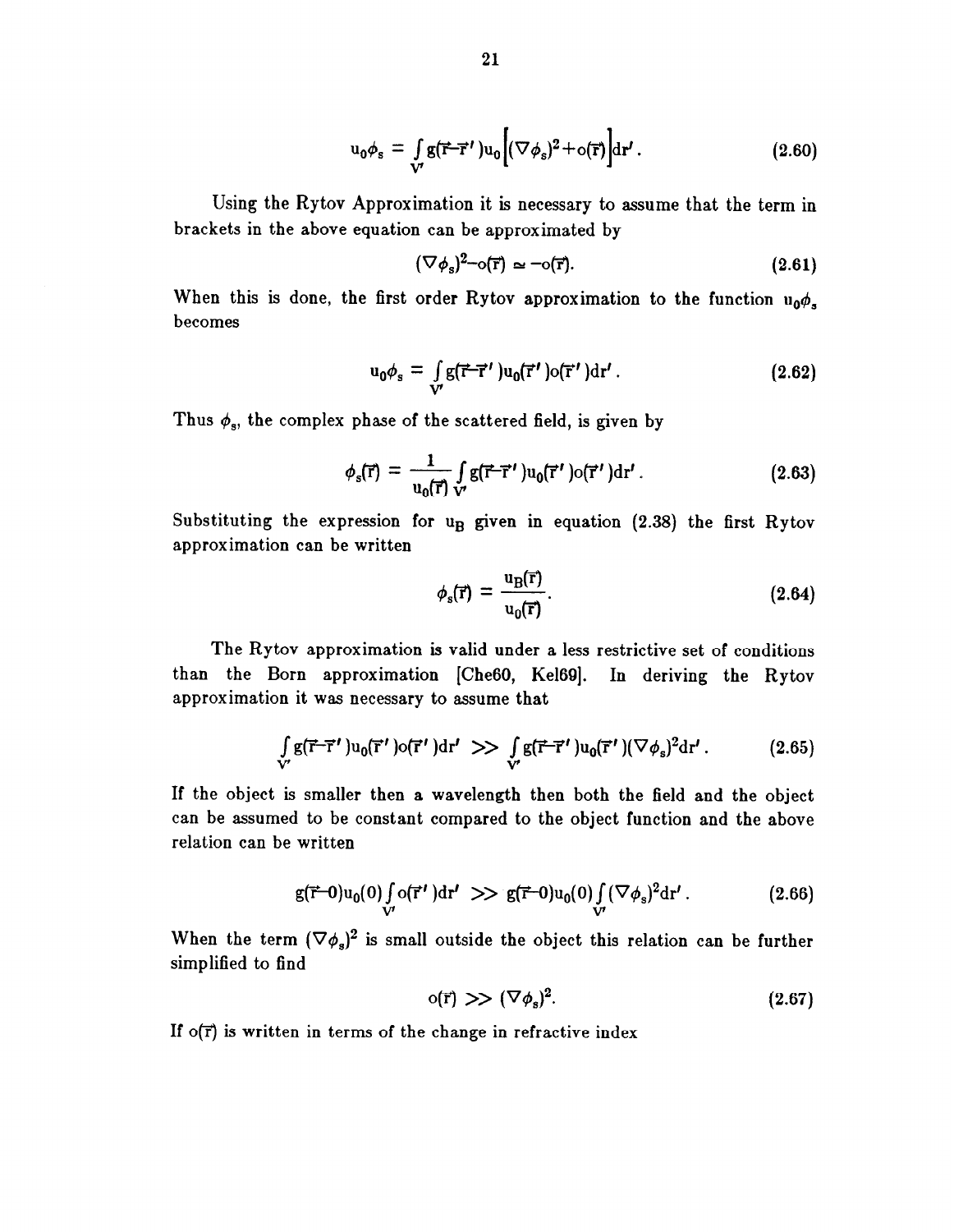$$
o(\vec{r}) = k_0^2[n^2(\vec{r})-1] = k_0^2[(1+n_0(\vec{r}))^2-1]
$$
\n(2.26)

and the square of the refractive index is expanded to find

$$
o(\vec{r}) = k_0^2[(1 + 2n_0(\vec{r}) + n_\delta^2(\vec{r})) - 1]
$$
\n(2.68)

$$
o(\vec{r}) = k_0^2 [2n_\delta(\vec{r}) + n_\delta^2(\vec{r})]. \qquad (2.69)
$$

To a first approximation the object function is linearly related to the refractive index or

$$
o(\vec{r}) \simeq 2k_0^2 n_\delta(\vec{r}). \tag{2.70}
$$

The condition needed for the Rytov approximation (see equation (2.67) can be rewritten as

$$
n_{\delta} \gg \frac{(\nabla \phi_{s})^2}{k_0^2}.
$$
\n(2.71)

This can be justified by observing that to a first approximation the scattered phase,  $\phi_s$ , is linearly dependent on the refractive index change,  $n_{\delta}$ , and therefore the first term in equation (2.65) above can be safely ignored for small  $n_{\delta}$ .

The term  $\nabla \phi_s$  is the change in the complex scattered phase per unit distance and by dividing by the wavenumber

$$
k_0 = \frac{2\pi}{\lambda} \tag{2.72}
$$

a necessary condition for the validity of the Rytov approximation is

$$
n_{\delta} \gg \left[\frac{\nabla \phi_{s} \lambda}{2\pi}\right]^{2}.
$$
 (2.73)

Unlike the Born approximation, it is the change in scattered phase,  $\phi_s$ , over one wavelength that is important and not the total phase. Thus, because of the  $\nabla$ operator, the Rytov approximation is valid when the phase change over a single wavelength is small.

Estimating  $u_R(\vec{r})$  for the Rytov case is slightly more difficult. In an experiment the total field,  $u(\vec{r})$ , is measured. An expression for  $u_{\text{B}}(\vec{r})$  is found by recalling the expression for the Rytov solution to the total wave

$$
u(\vec{r}) = u_0 + u_s(\vec{r}) = e^{\phi_0 + \phi_s}
$$
 (2.74)

and then rearranging the exponentials to find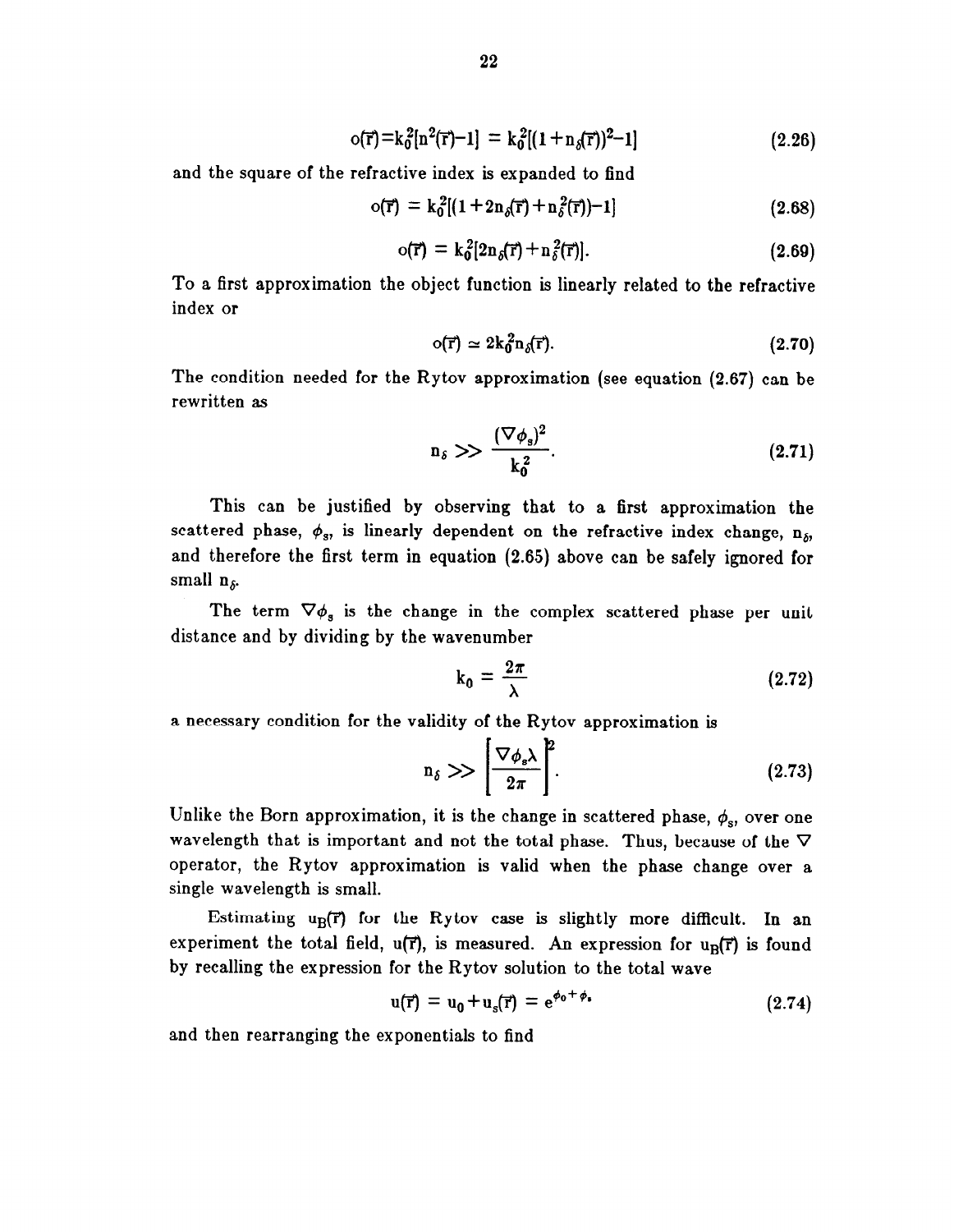$$
u_s = e^{\phi_0 + \phi_{s}} e^{\phi_0} \tag{2.75}
$$

$$
u_s = e^{\phi_0} \Big[ e^{\phi} - 1 \Big] \tag{2.76}
$$

$$
u_s = u_0 \Big[ e^{\phi} - 1 \Big]. \tag{2.77}
$$

Inverting this to find an estimate for the scattered phase,  $\phi_s$ , the scattered phase is

$$
\phi_{s}(\vec{r}) = \ln \left[ \frac{u_{s}}{u_{0}} + 1 \right]. \tag{2.78}
$$

Then expand  $\phi_s$  in terms of equation (2.64) to obtain the following estimate for the Rytov estimate of  $u_B(\vec{r})$ 

$$
u_B(\vec{r}) = u_0(\vec{r}) \ln \left[ \frac{u_s}{u_0} + 1 \right]. \tag{2.79}
$$

Since the natural logarithm is a multiple valued function, one must be careful at each position to choose the correct value. For continuous functions this is not difficult because only one value will satisfy the continuity requirement. On the other hand for discrete (or sampled) signals the choice is not nearly as simple and one must resort to a phase wrapping algorithm to choose the proper phase. Phase unwrapping has been described in a number of works [Tri77, OCo78, Kav84, McG82, Kav84]. Due to the "+1" factor inside the logarithmic term, this is only a problem if  $u<sub>s</sub>$  is on the order of or larger than  $u_0$ . Thus both the Born and the Rytov techniques can be used to estimate  $u_{\rm R}(\vec{r})$ .

While the Rytov approximation is valid over a larger class of objects, it is possible to show that the Born and the Rytov approximations produce the same result for objects that are small and deviate only slightly from the average refractive index of the medium. Consider first the Rytov expression to the total field. This is given by

$$
u(\vec{r}) = e^{\phi_0 + \phi_*} \tag{2.80}
$$

Substituting an expression for the scattered phase, (2.64) and the incident field, (2.56) into this expression

$$
u(\vec{r}) = e^{-jk_0 \vec{s} \cdot \vec{r} + \exp(-jk_0 \vec{s} \cdot \vec{r}) u_{\vec{R}}(\vec{r})}
$$
 (2.81)

or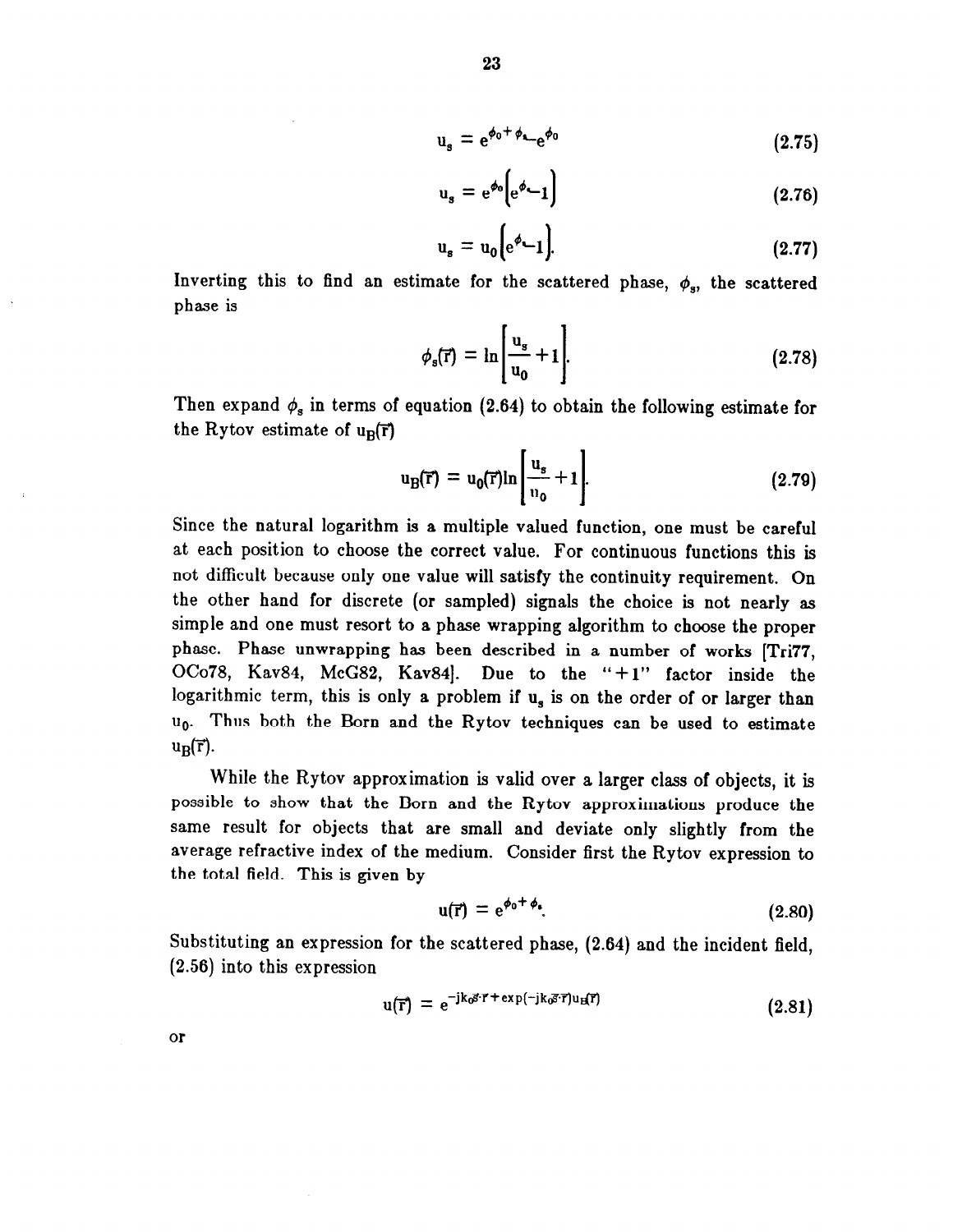$$
u(\vec{r}) = u_0(\vec{r})e^{exp(jk_0\vec{s}\cdot\vec{r})u_B(\vec{r})}.
$$
 (2.82)

For small u<sub>B</sub>, the first exponential can be expanded in terms of its power series. Throwing out all but the first two terms the total field is approximately equal to

$$
u(\vec{r}) = u_0(\vec{r}) \left[ 1 + e^{-jk_0 \vec{s}^c \vec{r}} u_B(\vec{r}) \right]
$$
 (2.83)

or

$$
\mathbf{u}(\mathbf{\vec{r}}) = \mathbf{u}_0(\mathbf{\vec{r}}) + \mathbf{u}_B(\mathbf{\vec{r}}). \tag{2.84}
$$

Thus when the magnitude of the scattered field is small the Rytov solution is approximately equal to the Born solution given in equation (2.38).

The similarity between the expressions for the first order Born and Rytov solutions will form the basis of the reconstruction algorithms to be derived here. In the Born approximation the complex amplitude of the scattered field is measured and this is used as an estimate of the function ug while in the Rytov case  $u_B$  is estimated from the complex phase of the scattered field. Since the Rytov approximation is considered more accurate than the Born approximation it should provide a better estimate of  $u_B$ . In Chapter 5 of this work, after deriving reconstruction algorithms based on the Fourier Diffraction Theorem, simulations comparing the Born and the Rytov approximations will be discussed.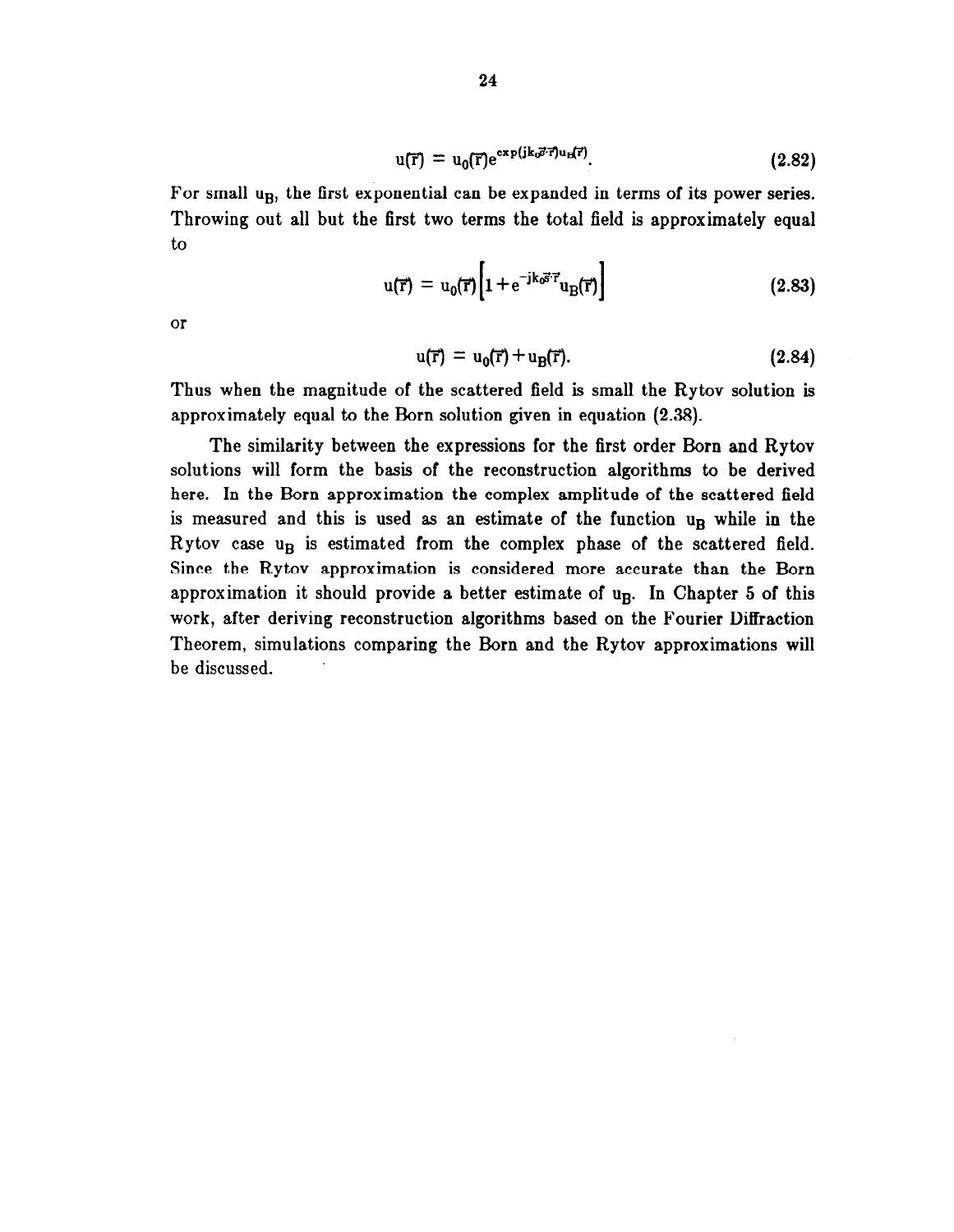### References

- [Che<sub>60</sub>] L. A. Chernov, Wave Propagation in a Random Medium, McGraw Hill Book Company, New York, 1960.
- [Col83] David Colton and Rainer Kress, Integral Equation Methods in Scattering Theory, John Wiley and Sons, New York, NY, 1983.
- [Hoc73] Harry Hochstadt, *Integral Equations*, John Wiley and Sons, New York, NY, 1973.
- [Ish78] A. Ishimaru, Wave Propagation and Scattering in Random Media, Academic Press, New York, 1978.
- $[Iwa75]$ K. Iwata and R. Nagata, "Calculation of refractive index distribution from interferograms using the Born and Rytov's approximations," Jap. J. Appl. Phys., Vol. 14, 1975, pp. 1921-1927.
- [Kak84] A. C. Kak, "Tomographic imaging with diffracting and nondiffracting sources," in Array Signal Processing, Simon Haykin, ed., Prentice Hall, 1984.
- [Kav84] M. Kaveh, M. Soumekh, and J. F. Greenlea;, "Signal processing for diffraction tomography," IEEE Transactions on Sonics and Ultrasonics, Vol. SU-31, July 1984, pp. 230-239.
- [McG82] R. McGowan and R. Kuc, "A direct relation between a signal time series and its unwrapped phase." IEEE Transactions on Acoustics.  $Speech$  and Signal Processing, Vol. ASSP-30, October 1982, pp. 719-726.
- [Mor53] Philip M. Morse and Herman Feshbach, Methods of Theoretical Physics, McGraw Hill Book Company, New York, 1953.
- [New<sub>66]</sub> R. G. Newton, Scattering Theory of Waves and Particles, McGraw-Hill Book Company, New York, 1966.
- [OCo78] B. T. O'Connor and T. S. Huang, Techniques for determining the stability of two-dimensional recursive filters and their application to image restoration, TR-EE 78-18, School of Electrical Engineering, Purdue University, pp 6-24.